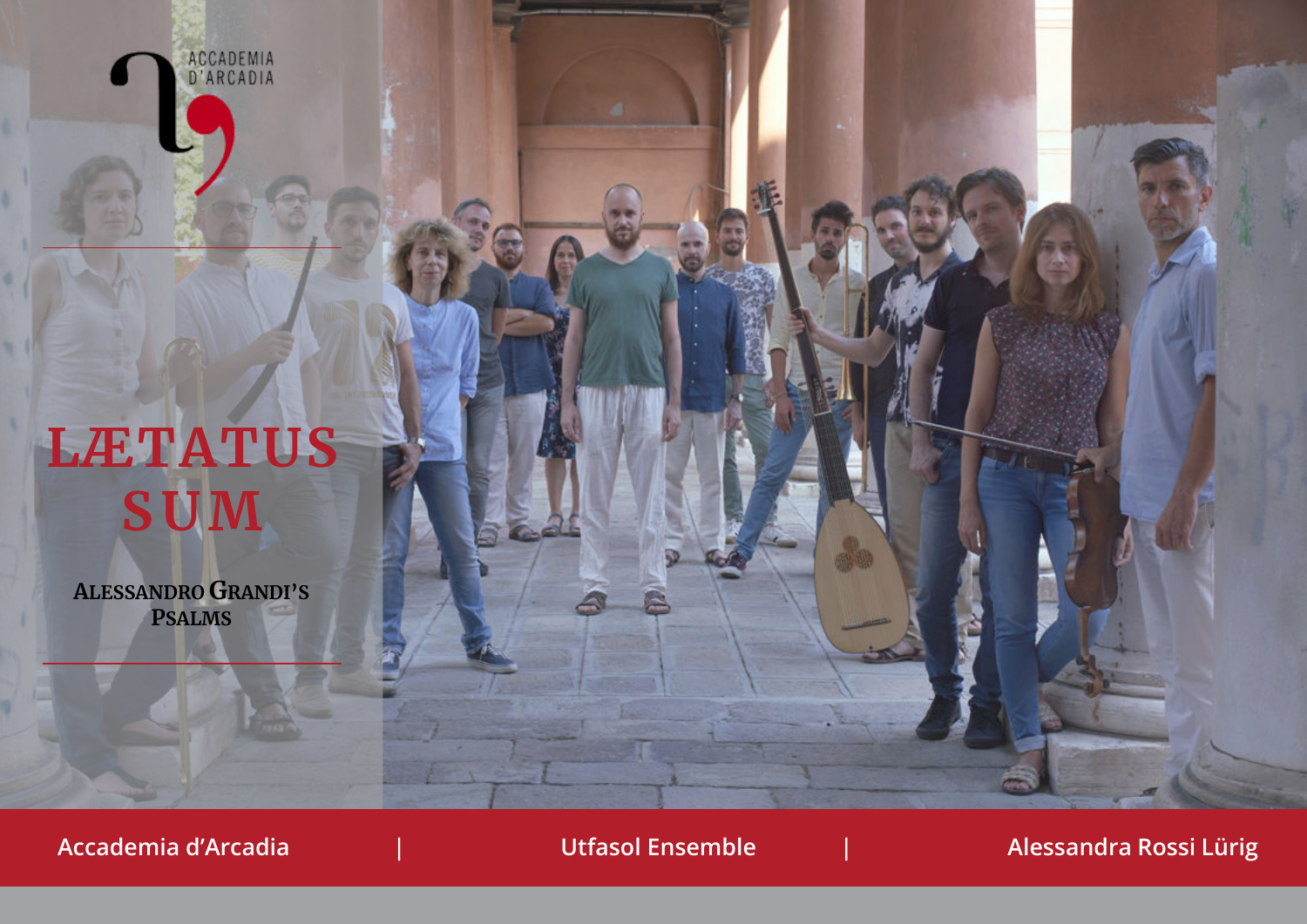

### IL PROGETTO

A program by Fondazione Arcadia (2019-2022) following *Celesti fiori*, the first part of the Grandi's project. This project stage schedules:

- Sources' transcription, editing and publishing
- 2 CD *Arcana|Outhere*
- Concert tours

# THE CONTEXT

Publications of church music in northern Italy in the early Seventeenth century tended to fall into three groups: those of motets (often also called concerti); those of psalms (including the Magnificat); and those of Masses. The last two groups contained music destined for specific services, and indeed psalm collections might include one setting of the Mass – as is shown by the frequency of the title Messa e salmi. Motet collections, on the other hand, served all sorts of purposes both within and outside the context of church services. Specific psalms are used for the office of Vespers: the increasing emphasis on Vespers music during this period is confirmed by the fact that in the stocklist of the Venetian publisher Vincenti, psalm collections multiply tenfold between 1591 and 1662, whereas those of Masses multiply only fivefold.

# THE COMPOSER

Alessandro Grandi (Venice 1590 - Bergamo 1630) was one of the most important and famous composers of the first half of the Seventeenth century. Only recently, thanks to R. Baroncini's researches, some fundamental dates of his life as well as his prominent role in the musical life of his time have been rediscovered. An extremely precocious talent, Grandi was nominated

Maestro di Cappella of the Accademia della Morte of Ferrara in 1610, starting a swift career that led him to fill the position of Maestro di cappella at the Cathedral of Ferrara. In the fall of 1620 he obtained the nomination to vice Maestro di Cappella as assistant to Claudio Monteverdi in Saint Mark's basilica in Venice.In 1627 he was elected Maestro di Cappella in Bergamo, at Santa Maria Maggiore Cathedral, where the array of musical forces allowed him to compose music on a larger scale. He died at 40 during the plague of July,1630 along with his entire family.

## I BRANI

#### Vespro della Beata Vergine

- *Deus in adiutorium Domine ad adiuvandum -Dixit Dominus*
- *Laudate pueri*
- *Laetatus sum*
- *Nisi Dominus*
- *Lauda Jerusalem*
- *Magnificat*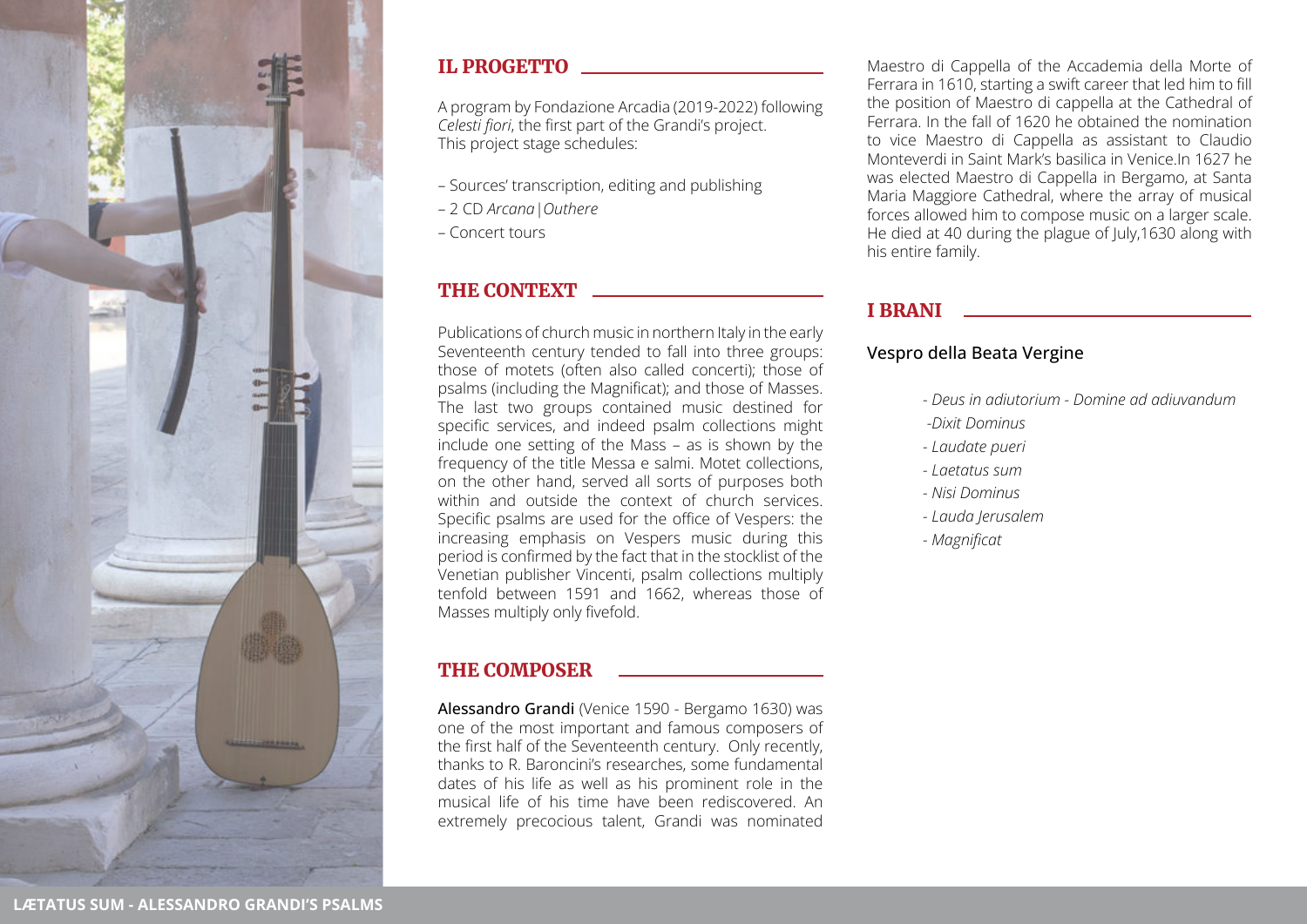

#### THE STYLE

*"Staying in Venice as the guest of old friends, I learned that the long unchanged theory of composing music had in part set aside the ancient numbers to tickle the ears of today with new titillations"* . (Heinrich Schütz, Preface to his first set of Symphoniæ Sacræ, 1629)

The musical upheaval at the beginning of the Seventeenth century brought some innovations: a new harmonic style and sense of modulation, which spread from secular to all sacred music. For the big-scale Church music, the tradition of cori spezzati led to the essential idea of using contrasts between groups of soloists and tutti, thus producing a dramatic juxtaposition of frequently unrelated harmonies. The analysis of Grandi's works shows so many of the features of the mature Monteverdi that the resemblance can hardly be accidental. It was Monteverdi who so resolutely introduced the secular manner into church music in his 1610 collection. It was he who also kept up this unity of secular and sacred in the anthologies during the second and third decades of the century. No wonder Grandi was chosen to be Monteverdi's assistant.

#### THE CONCERTATO PSALMS

Most of Grandis' psalms are intended for Vespers. The Vesper psalm setting was a comparatively recent phenomenon in the history of church music, appearing around 1570 and spreading rapidly: after Mass, Vesper became the most important service in Venice. Grandi only ventured in the field of psalms with large-scale writing and at the end of his life, three psalms collections were published during the last years of his life, one in 1629, two in 1630. Despite the dates of their publication, it is by no means certain that all the works in these prints were written during his last three years in Bergamo as Maestro di cappella at Santa Maria Maggiore, except for

the third one (Messa e Salmi concertati a tre voci, 1630).

In his Psalms, Grandi always provides ample variety within a short space, using instruments, a group of soloists, and capella choir for contrasts, changes of mood and variation of texture, as well as rhythmic variation. The musical setting of the Raccolta terza (two to four obbligato voices supplemented by a number of optional vocal or instrumental parts) are representative of the trend to make any sacred collectoon adaptable to as many performing situations as possible: a conditoons also well suited to the modern performer. In these Psalms, Grandi displays an originality of his own showing to be even more progressive than Monteverdi himself.

#### THE SOURCES

*. Salmi a otto brevi con il primo choro concertato*. Del Signor Alessandro Grandi Maestro di Capella in Santa Maria Maggiore di Bergamo. In Venetia, Appresso Alessandro Vincenti. 1629 | I-Bc, Museo internazionale e Biblioteca della musica di Bologna - AA.48

*. Messa, e Salmi concertati a tre voci* di Alessandro Grandi Maestro di Capella in Santa Maria Maggiore di Bergamo. In Venetia Appresso Alessandro Vincenti. 1630 |I-Bc, Museo internazionale e Biblioteca della musica di Bologna - AA.49

*. Raccolta Terza di Leonardo Simonetti* Musico nella Capella della Serenissima Repubblica. *De Messa et Salmi* del Sig. Alessandro Grandi et Gio. Chiozotto à 2. 3. 4. con Basso continuo. Aggiontoui li Ripieni à beneplacito. In Venetia. 1630. Appresso Bartholomeo Magni. I-Bc, Museo internazionale e Biblioteca della musica di Bologna - AA.50